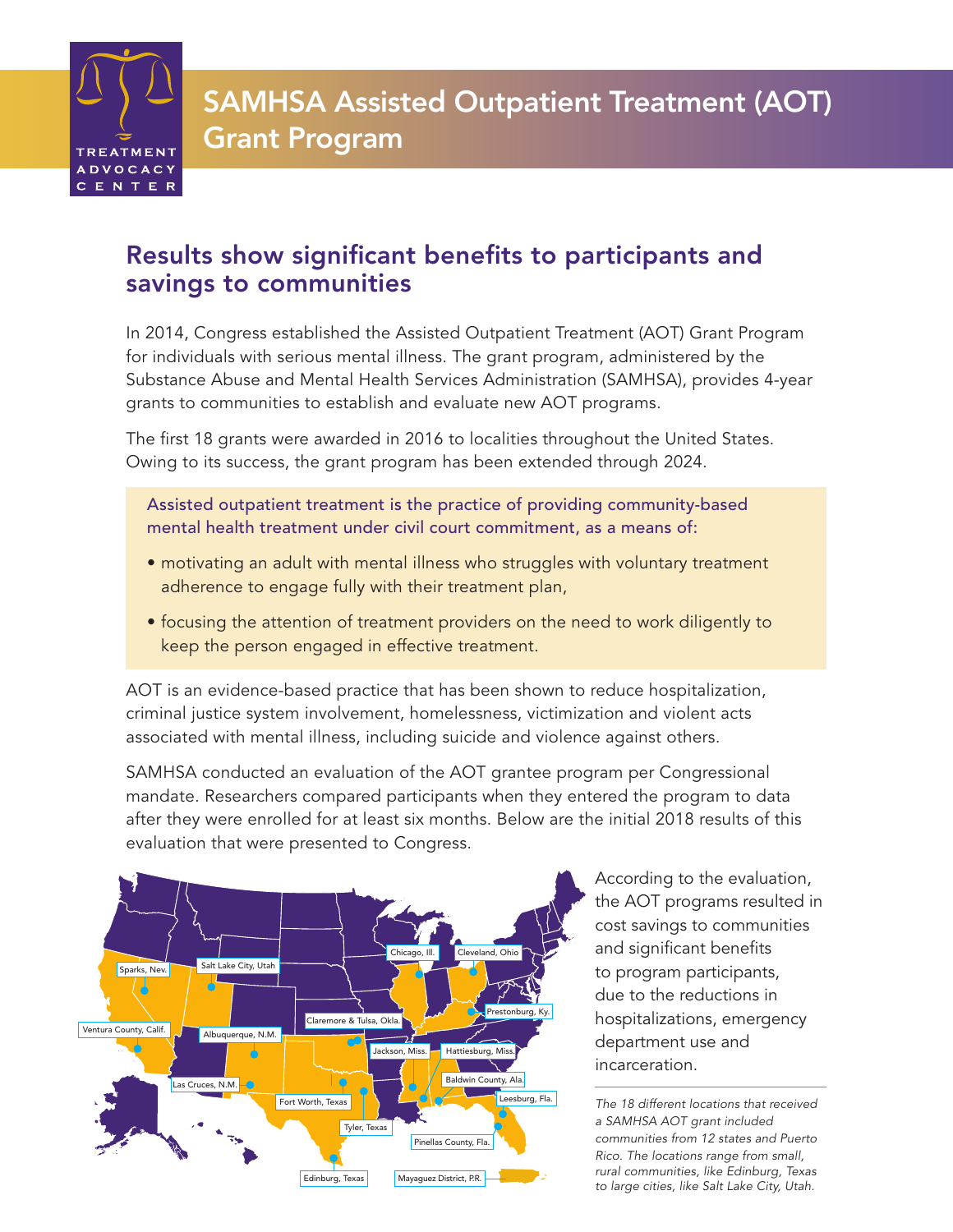

# AOT PROGRAM OUTCOMES

The sample size for each result varied between 850-925 participants. The findings were all statistically significant for each result highlighted in this brief, with a p-value less than .001.

# Decline in Psychiatric Visits to Emergency Departments

Participant visits to the local hospital emergency department declined 25.9 percentage points from the time of intake into the AOT program to the most recent reassessment period, a percent change of more than 78%.



*\*Results refer to the period of 30 days prior to the assessment*

# Decline in Inpatient Hospitalizations for Mental Health Care

The proportion of AOT grant program participants that were hospitalized for mental health reasons dropped by 55.5 percentage points from the time of intake into the AOT program to the most recent reassessment period, a percent change of almost 85%. This number declined for all four inpatient hospital lengths of stay, including short 1-2 day hospital stays and longer-term 11-30 day hospital stays.



*\*Results refer to the period of 30 days prior to the assessment*